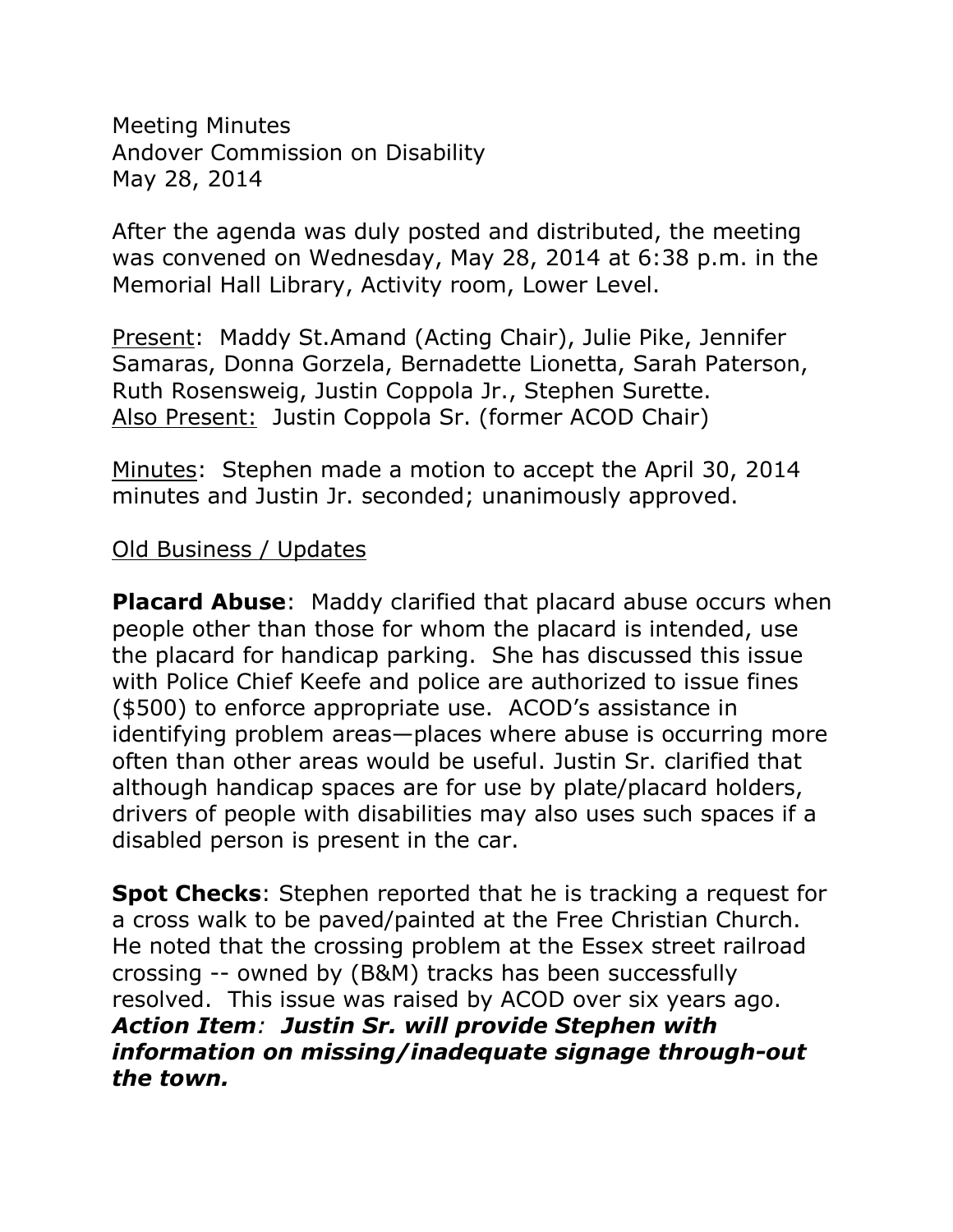**Bancroft School Site Visit**—On May 16, 2014, Maddy, Justin Sr., Justin Jr., Julie, and Sarah visited the "new" Bancroft School currently under construction along with Ed Ataide and others. Justin Sr. passed around copies of his Bancroft School ADA Review-- #1 an "interim report" -- as the site was not ready for a final (for accessibility) design review. Justin submitted this report to the town which included the following:

The need to address access issue regarding an **audio/visual cabinet** protruding into the handicap entrance which in turn leads into the ramp upto the platform/stage entrance in the cafeteria. (This particular handicap entrance has been discussed in previous minutes) and the A/V cabinet is the latest issue which still needs to be addressed. Justin Sr. also asked for clarification on whether there should be two (rather than just the existing one) set of **handrails** for the cafeteria steps leading to the platform.

Although **access to the lobby via the front door** of the school was not completed—not paved yet—Justin Sr. noted that it appeared that the lobby floor was smooth and did not pose a tripping hazard. The **lobby entrance counters** seem to be an acceptable height for wheel chair users. The Bancroft site seems to be on track for a September opening, with paved side-walks and the demolition of the original school occurring prior to a final walk-through. Sarah mentioned that the **Braille signs** are at fixed at the highest level allowable--60" which would be difficult for the younger children to reach. *Action Item*: *Justin Sr. to touch base with Ed Ataide about whether the Braille signage could be re-positioned at this point to a lower and more accessible height for all children.*

**Outdoor dining** – As proposed in an earlier meeting, Maddy explained that when eating establishments seek building permit applications it would be helpful to have an enclosure outlining basic ADA specifications, especially regarding furniture. This would also fulfill an important ACOD educational/awareness goal. Maddy distributed a draft enclosure for committee review. There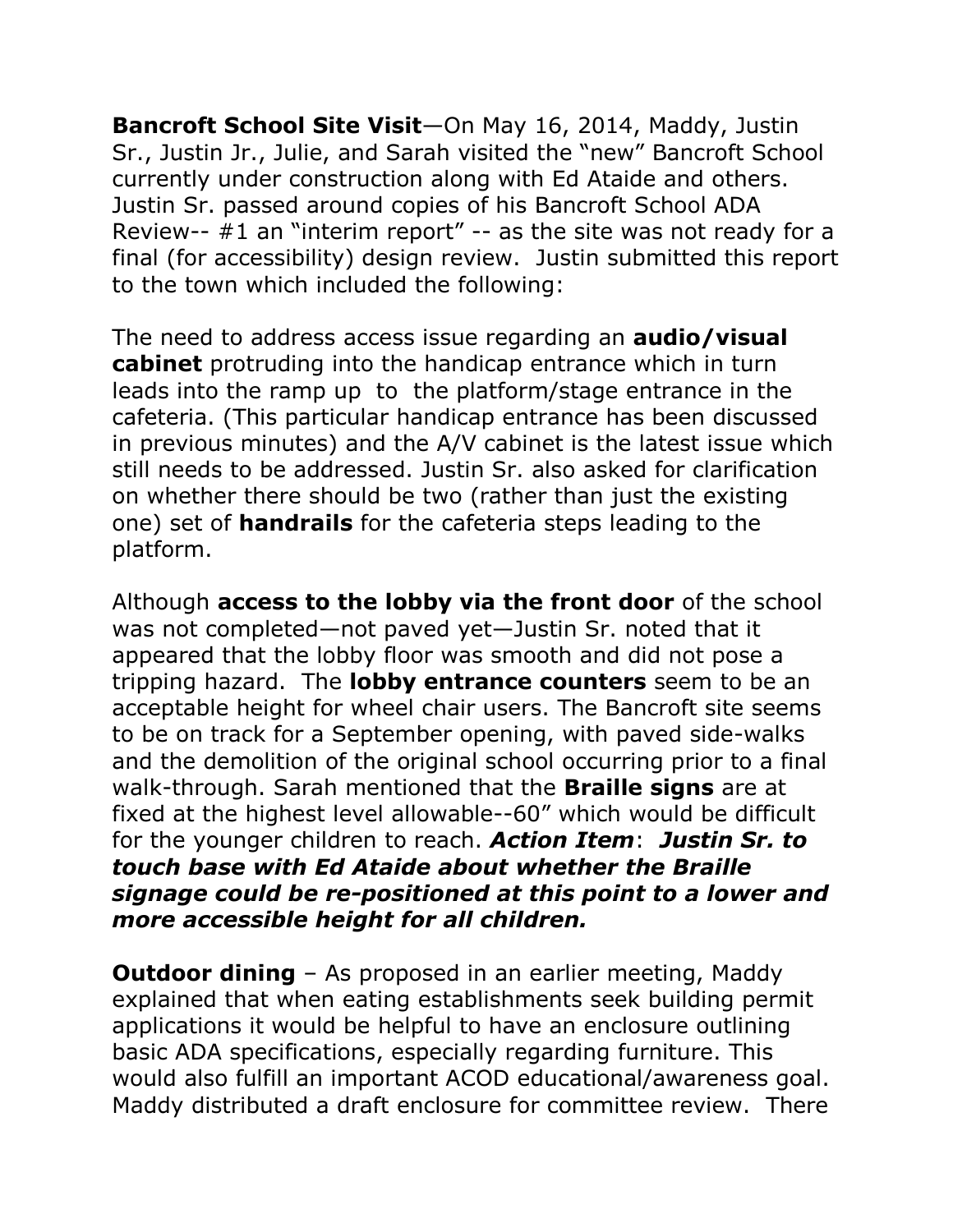was general agreement that this information would be useful and is to include the international accessibility logo. It was also agreed that our ACOD approval decal would be awarded to facilities that meet compliance. Currently, 12 restaurants in Andover have outdoor dining.

## New Business

**Melmark School Project Offer**—The Melmark School on River Road is seeking to continue to develop the site as a residential facility for autistic children in the Andover area. Jennifer and Bernadette recently visited with Melmark administrators in a "meet and greet" session to share respective goals and activities. Two Programs described by Melmark appeared to be of interest for support from ACOD. The first, which involves Andover High School's Community Service program— students act as peer mentors to Melmark New England (MNE) children in recreational and other events. The High School Students work with the children on a variety of arts and crafts projects and may accompany students and staff on visits to parks and other area attractions. A need for funding some of the arts and crafts supplies for these residential children the **amount of \$500** was submitted to the committee for its consideration.

A second possible ACOD FY2013 Program Sponsorship discussed involves support for a pilot program with MNE for a vocational horticultural program. This involves local partners such as Whole Foods Market and a Lowell non-profit that provides gardening training to help the students learn gardening skills. A proposal in the **amount of \$1,000** was discussed which includes a training program, supplies (soil, plants, tools). Jennifer made a motion to accept the Melmark Peer Mentors request for funding for \$500 and the Horticulture program request for \$1000. Bernadette seconded. Unanimously passed. These funding amounts need to be committed by July 1.

Maddy made a motion that the balance of ACOD annual funding **approximately \$400**—be used to allow for an ACOD presence at